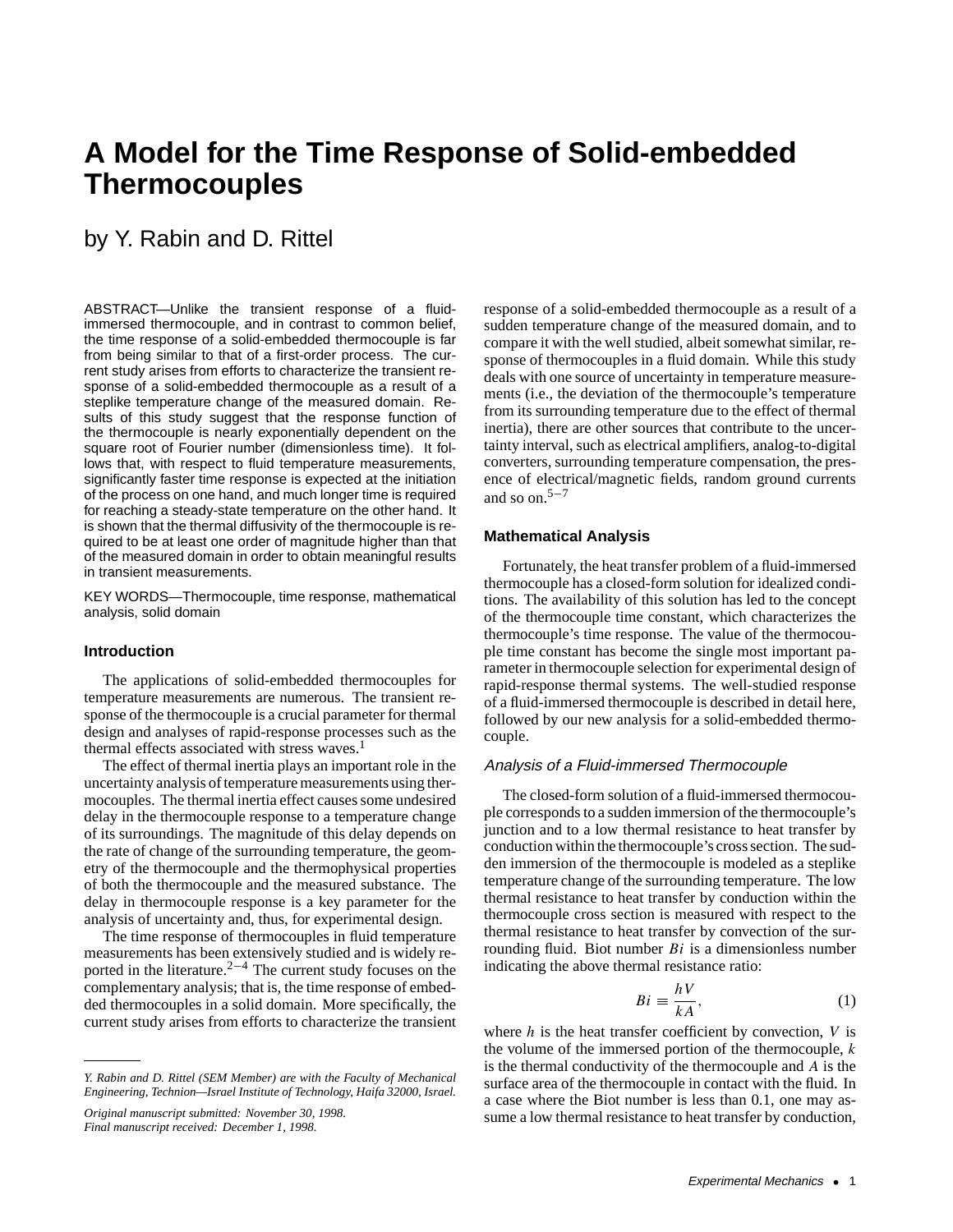which results in a uniform temperature distribution within the thermocouple cross section. In this case, the thermocouple can be modeled as what is known as a lumped heat capacity system.8 Solving the energy balance equation for such a system yields the transient response of the thermocouple:

$$
\frac{Tb - T_{\infty}}{T_0 - T_{\infty}} = \exp\left(-\frac{hA}{CV}t\right),\tag{2}
$$

where  $T_b$  is the bulk (volume average) temperature of the thermocouple,  $T_0$  is the initial temperature of the thermocouple,  $T_{\infty}$  is the surrounding temperature (fluid temperature),  $C$  is the volumetric specific heat of the thermocouple and  $t$ is the time.

The exponentially decaying solution presented in eq (2) is similar to a transient response of a first-order process whose time constant  $\tau$  is defined by

$$
\tau = \frac{CV}{hA}.\tag{3}
$$

Accordingly, the thermocouple bulk temperature deviates by 36.8 percent from the new surrounding temperature after a period equal to one time constant (the value of  $e^{-1}$ ). It follows that this deviation is 13.5 percent and 5 percent after two and three time constants, respectively (the value of  $e^{-2}$  and  $e^{-3}$ , respectively).

The concept of a time constant defined by a 63.2-percent response to a steplike temperature change of the surroundings has become widely accepted by experimentalists (a 63.2 percent response corresponds to a 36.8-percent deviation from a steady-state condition). This time constant has become a standard measure for the transient response of thermocouples, and is often evaluated experimentally.<sup>4</sup> The value of the above time constant plays an important role in the uncertainty analysis where, in the general case, the time constant of the thermocouple has to be significantly smaller than the typical time scale of events of the measured process. However, in the special case of a preknown transient response of the thermocouple, meaningful temperature readings can be obtained within shorter periods than the typical time constant of the thermocouple.<sup>1</sup>

### Analysis of <sup>a</sup> Solid-embedded Thermocouple

Unfortunately, the heat transfer solution of a solidembedded thermocouple has no closed-form solution on one hand and has different characteristics from the solution presented in eq (2) on the other hand. The heat transfer in this case is assumed to be governed solely by conduction and is presented in a dimensionless form:

$$
\frac{1}{F o_i} \frac{\partial T_i^*}{\partial t^*} = \nabla^2 T_i^* \quad i = \begin{cases} TC & \text{Thermocouple} \\ D & \text{Measured Domain} \end{cases}, \quad (4)
$$

where  $t^*$  is a dimensionless time,  $T^*$  is a dimensionless temperature and  $Fo$  is the Fourier number (also known as the dimensionless time):

$$
Fo_i = \frac{a_i t}{R^2} i = \begin{cases} TC & \text{Thermocouple} \\ D & \text{Measured Domain} \end{cases}
$$
, (5)

where  $\alpha$  is the thermal diffusivity and R is a characteristic length. The characteristic length corresponds to the direction of heat flow, which is either the radius of the thermocouple junction (modeled as a sphere) or the radius of the thermocouple wire (modeled as an infinite cylinder).

Heat conduction with no thermal resistance to heat flow is assumed at the thermocouple surface:

$$
-k_D \left. \frac{\partial T_D}{\partial r} \right|_{r=R} = -k_{TC} \left. \frac{\partial T_{TC}}{\partial r} \right|_{r=R}, \tag{6}
$$

where  $r$  is the radius.

For the purpose of the current analysis, an initial uniform temperature distribution is assumed within both the measured domain and the thermocouple. A steplike temperature change from the temperature  $T_0$  to the temperature  $T_1$ , throughout the measured domain only, is assumed at the initiation of the process

$$
T(r, t = 0) = \begin{cases} T_0 & r < R \\ T_1 & r > R \end{cases}
$$
 (7)

and heat transfer by conduction is assumed to prevail freely thereafter.

The steplike change of the domain temperature [eq (7)] is an idealization of a very rapid heat generation process of high intensity, which takes place for a short period of time. The term *short period of time* is used here with respect to the expected time response of the temperature sensor. Examples for such processes can be found in the literature dealing with fracture formations,  $9$  stress waves,  $1$  freezing of biological tissue during cryosurgery<sup>10</sup> and so on. Furthermore, a steplike temperature change of the measured domain leads to the maximal time delay in thermocouple response and is therefore analyzed.

The time response of the solid-embedded thermocouple can be found implicitly by solving eqs (4)-(7) numerically. Nevertheless, an analytical approximation of the above time response is of great value. This approximation can be applied for measuring ultrarapid response processes for cases in which the typical time constant of the process is of the same order of magnitude as the thermocouple or even much smaller. Then, the measured signal can be deconvolved with respect to the impulse response of the sensor in order to assess the original signal. Such a procedure has been applied for infrared sensing<sup>9</sup> and for embedded thermocouples.<sup>1</sup> The closed-form solution of the fluid-immersed thermocouple [eq (2)] has motivated us to seek an approximation for the time response of a solid-embedded thermocouple of the form

$$
\frac{T_b - T_1}{T_0 - T_1} = \exp\left[-B \times \left(\frac{\alpha_D t}{R^2}\right)^n\right],\tag{8}
$$

where  $T_b$  is the bulk (volume average) temperature,  $T_0$  and  $T_1$  are defined in eq (7) and B and n are empirical coefficients (found from computer experiments). Obviously, eq (8) represents a first-order process for  $n = 1$ .

#### **Results and Discussion**

The heat transfer problem by conduction of a solidembedded thermocouple is characterized by two dimensionless parameters only, which are the Fourier numbers of both the thermocouple and the measured domain [eq (4)]. Therefore, the results can be well presented (in the mathematical sense) as a function of ratio of these numbers and one of these parameters independently. Since both regions have the same characteristic length and time, the ratio of the Fourier numbers is simply the ratio of the thermal diffusivities:  $\alpha_{TC}/\alpha_D$ .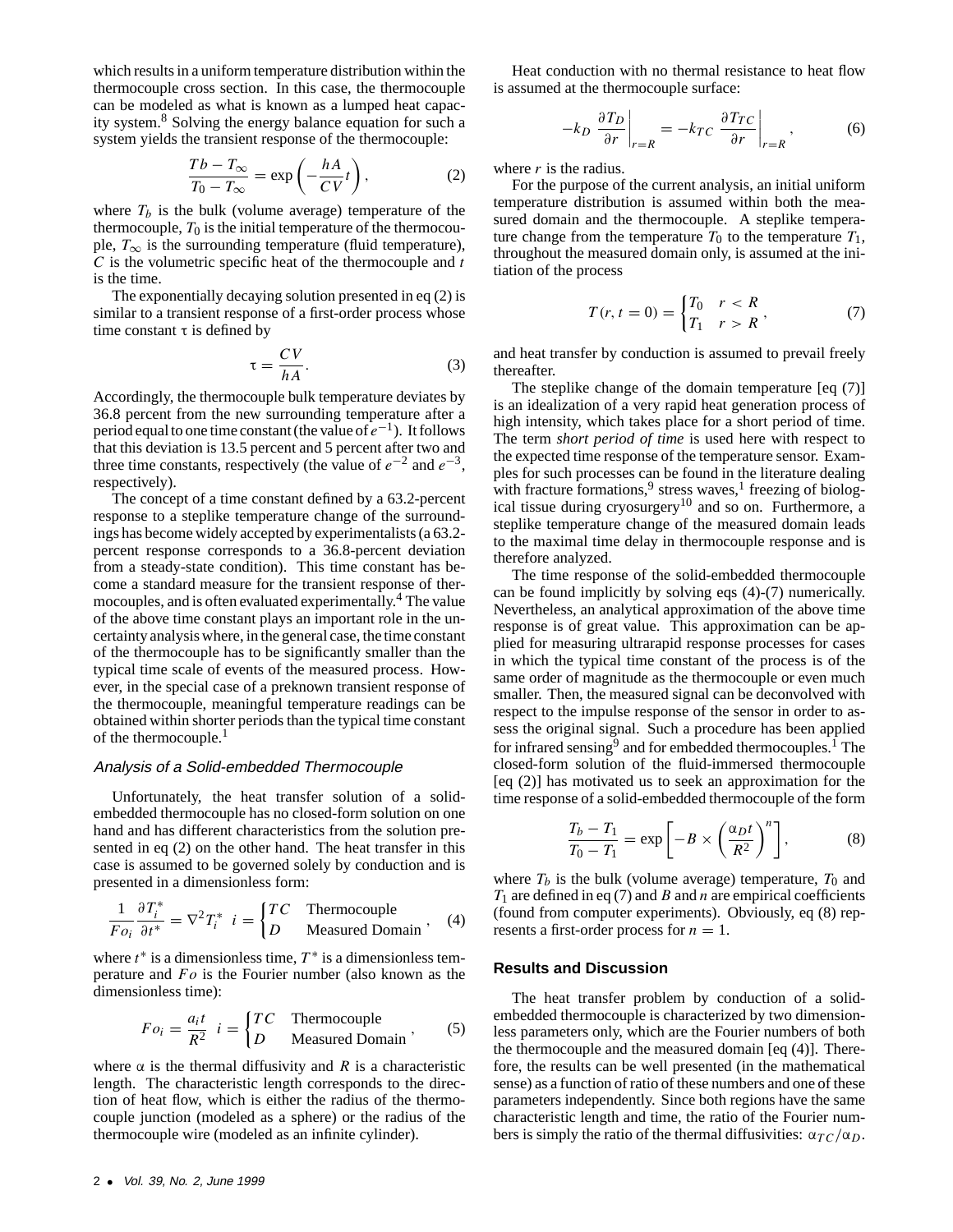#### The Order of Response

The heat transfer problem was solved using a finite differences numerical scheme, which is described in detail in Ref. 11. The coefficients  $B$  and  $n$  of eq (8) were calculated based on the numerical solution results and using a least squares approximation technique. The best-fit coefficients of eq (8), listed in Table 1, lead to a maximal error in temperature estimation of no larger than 4 percent. The best fit was evaluated up to 63.2 percent of the thermocouple response. Some representative time response curves are shown in Fig. 1.

From Table 1 and Fig. 1, it can be seen that the time response of a solid-embedded thermocouple is by no means similar to that of a first-order process. This transient response is approximately exponentially dependent on the square root of the dimensionless time  $Fo$ . It means that the short-term response in such a process is much faster in relation to a firstorder process. This can easily be observed at the initiation, when the rate of temperature change [i.e., the time derivative of eq  $(8)$ ] has an infinite value for *n* of less than one. On the other hand, the time required for reaching a steadystate temperature is relatively longer than that in a first-order process.

It can further be seen from Table 1 that the coefficients B and  $n$  approach a constant value with the increase of the thermal diffusivities ratio; say, greater than the order of 10. This means that the transient response of the thermocouple is solely governed by  $Fo<sub>D</sub>$  in this case; for example, by the radius of the thermocouple and the thermal diffusivity of the measured domain [eq (8)]. This observation is at odds with the commonly accepted assumption that the transient response of a thermocouple is governed by its thermal diffusivity and its radius, regardless of the thermal diffusivity of the measured domain.<sup>1,12</sup>

### The Time Constant

In analogy to a first-order process, we define the time constant  $\tau_0$  as the time at which the exponent value of eq (8) equals one:



Fig. 1—The transient bulk temperature of the thermocouple junction (modeled as a sphere) and the thermocouple wire (modeled as an infinite cylinder)

$$
\tau_0 = \frac{R^{2n}}{B\alpha_D^n}.\tag{9}
$$

For the purpose of the current discussion, we define two additional time constants that represent the instants at which the center of the thermocouple and the outer surface of the thermocouple experience 63.2-percent response,  $\tau_1$  and  $\tau_2$ , respectively.

Figure 2 shows the dimensionless time  $F o_D$  for the above time constants. It can be seen from Fig. 2 that the difference between the three time constants described above is relatively small for a thermal diffusivity ratio of 10 and vanishes with the increase of the thermal diffusivities ratio. It means that for a high thermal diffusivities ratio, a uniform temperature distribution can be assumed within any cross section of the thermocouple after a period equal to one time constant, whether it is  $\tau_0$ ,  $\tau_1$  or  $\tau_2$ .

It can be seen from Fig. 2 that as the thermal diffusivities ratio increases,  $Fo<sub>D</sub>$  approaches a constant value that equals 0.0937 in the spherical case and 0.244 in the cylindrical case. As has been pointed out earlier in the discussion, it can be concluded that the time constant is solely dependent on the thermal diffusivity of the measured domain for a high thermal diffusivities ratio.

# The Cross-sectional Temperature Distribution

It is typically assumed that the thermocouple junction, or, alternatively, the cross section of the thermocouple wires, possesses a uniform temperature distribution (in analogy with a low Biot number of the fluid-immersed thermocouple case). This assumption is convenient for the analysis of the Seebeck effect within the thermocouple, which is the effect of the electrical potential gradient generated by a temperature gradient in an open electrical circuit. In the case of a uniform temperature distribution within the cross section of the



Fig. 2—Fourier number at which a 63.2-percent response to a steplike temperature change is calculated, where  $\tau_0$ ,  $\tau_1$  and  $\tau_2$  correspond to the bulk temperature, the temperature at the center of the thermocouple and the outer surface temperature, respectively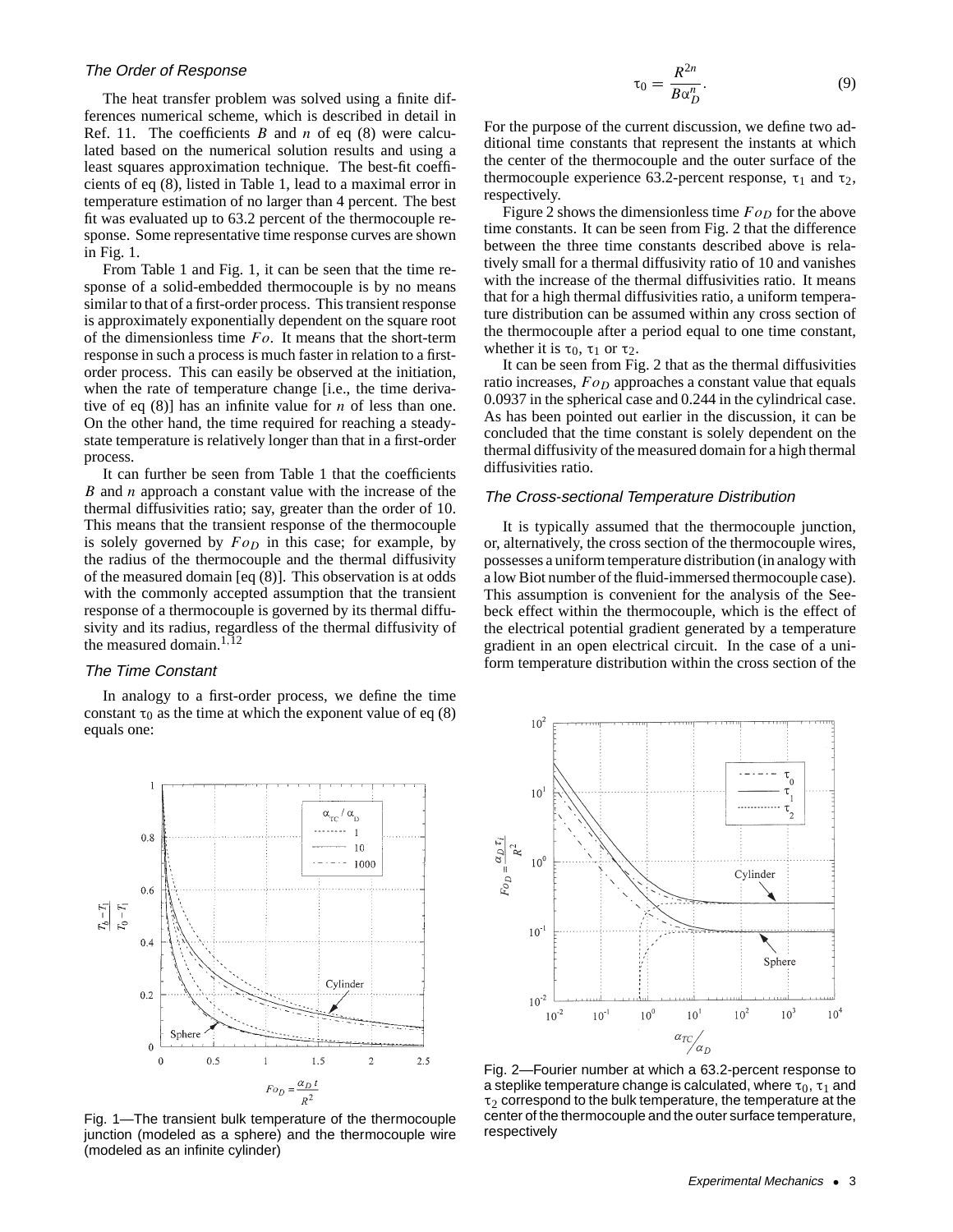TABLE 1—BEST-FIT COEFFICIENTS B AND  $n$  OF THE RESPONSE FUNCTION [eq (8)]

|              | <b>Cylindrical Case</b> |      |       | <b>Spherical Case</b> |  |
|--------------|-------------------------|------|-------|-----------------------|--|
| $a_{TC}/a_D$ |                         | n    |       | n                     |  |
|              | 1.582                   | 0.56 | 2.799 | 0.61                  |  |
| 10           | 1.724                   | 0.45 | 3.193 | 0.52                  |  |
| 100          | 1.821                   | 0.45 | 3.209 | 0.5                   |  |
| 300          | 1.830                   | 0.45 | 3.229 | 0.5                   |  |
| 1000         | 1.833                   | 0.45 | 3.236 | 0.5                   |  |

thermocouple wires, the electrical potential between the thermocouple wires is nearly linearly dependent on the temperature difference between the thermocouple junction and the point at which the electrical potential is measured. However, in the case of a nonuniform temperature distribution within the cross section of the thermocouple wires, the correlation between the measured electrical potential and the above temperature difference is not well defined. Contrary to previous analyses,<sup>2-4,6,7</sup> the current study does not rely on the assumption of a uniform temperature distribution within the cross section of the thermocouple wires. Instead, the radial temperature distribution within the thermocouple is numerically solved.

It has been concluded from Fig. 2 that the temperature distribution within the thermocouple cross section can be assumed uniform for a high thermal diffusivities ratio and after one time constant. To gain a better understanding of the process, Figs. 3 and 4 show the radial temperature distribution at various points in time for the spherical case (which yields the minimal time constants with respect to the cylindrical case). Figure 3 shows the temperature distribution every  $F \circ T C = 0.1$  for a thermal diffusivity ratio of one. It can be seen from Fig. 3 that the temperature distribution within the thermocouple cross section cannot be treated as uniform, and thus the correlation of the temperature field with measured electric potential is not clear in this case. The electrical potential readings in this case are not straightforwardly related to the thermocouple average temperature. It can be concluded that a thermal diffusivities ratio of the order of one or less is not appropriate for transient response measurements.

By contrast, an almost uniform temperature distribution within the thermocouple cross section can be observed in Fig. 4, along most of the transient response, for the case of a thermal diffusivity ratio of 300 (e.g., measuring a polymer specimen using a copper-constantan thermocouple). Note that the significant temperature gradients are all in the measured domain in this case. This observation also supports the conclusion previously determined: the transient response is dominated by the measured domain for a high thermal diffusivities ratio.

The volume affected by the presence of the thermocouple is addressed next. Figures 3 and 4 show that there are no significant temperature changes at a distance greater than three times the thermocouple radius for the spherical geometry. Thus, the measured region can be treated as an infinite domain from heat transfer considerations once it has a radius greater than three times the thermocouple radius (a radius 3 times as large bounds a volume 27 times as large).

# Numerical Examples

#### EXAMPLE 1

Assume an experimental setup for measuring the temperature elevation associated with induction heating of a large



Fig. 3—Radial temperature distribution for the case of  $\alpha_{TC}/\alpha_D$  = 1; representative curves are shown in  $Fo_{TC} = 0.1$  increments

chunk of 1.2-percent carbon steel using a copper-constantan thermocouple. Induction heating is a volumetric heating process that is derived by the presence of a magnetic material within a transient magnetic field. The thermal diffusivities of the copper wire of the thermocouple and of the carbon steel are about  $1.1 \times 10^{-4}$  m<sup>2</sup>/s and  $1.15 \times 10^{-5}$  m<sup>2</sup>/s, respectively, which yields a thermal diffusivities ratio of about 10. Figure 2 shows relatively uniform temperature distribution within the thermocouple cross section after one time constant, where the time constants for a sphere and an infinite cylinder comply with  $Fo_D = 0.1$  and  $Fo_D = 0.25$  (based on the bulk temperature), respectively. Using a thin wire thermocouple having a diameter of 0.5 mm, the time constant is found to be  $\tau_0 = 5.4 \times 10^{-4}$  s and  $\tau_0 = 1.4 \times 10^{-3}$  s, or 0.54 and 1.4 ms, for the sphere and the infinite cylinder cases, respectively.

For comparison purposes, the same thermocouple is now assumed to measure the temperature of air in natural convection and of boiling water in a container ( $C = 3.43 \times 10^6$ ) MJ/m<sup>3</sup>-°C for copper). Representative values of 15 and 15,000 W/m<sup>2</sup>- $\degree$ C are assumed for the heat transfer coefficient by convection in these cases, respectively. Assuming a spherical geometry, the time constant is found to be 19 s for the natural convection case and 19 ms for the boiling water case. Assuming a cylindrical geometry, the same constants are found to be 29 s and 29 ms, respectively. It can be seen that the time constant of a copper-constantan thermocouple in boiling water is at least one order of magnitude larger than that of a steel embedded thermocouple.